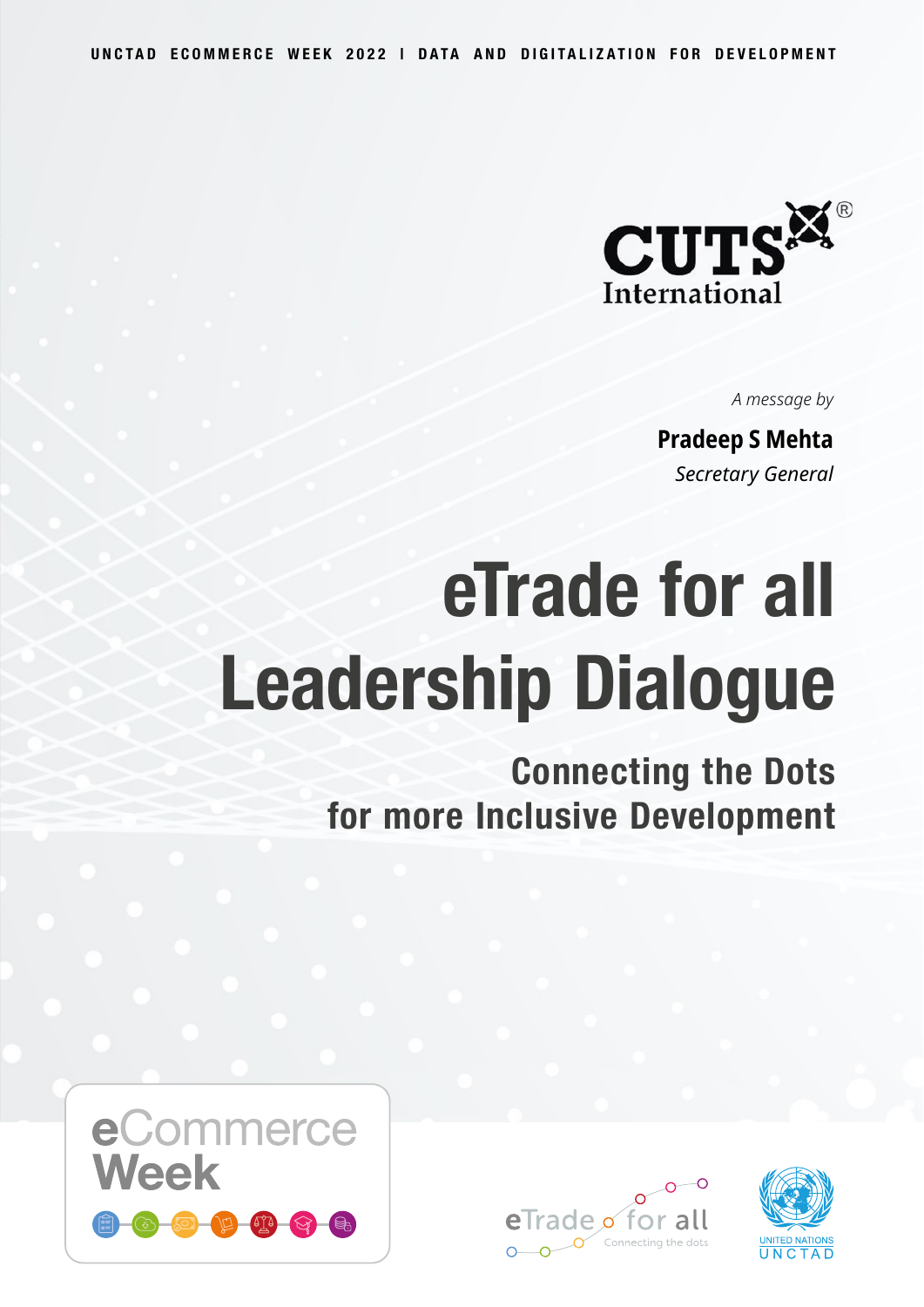## **Data and Digitalization for Development**

Before we venture into data, digitalisation and eTrade, let us first shed some light on the term 'development', which remains legally undefined in domestic and international laws. Development, in general, can be visualised as a phenomenon of promoting growth which is sustainable as well as inclusive. This entails 'increasing the size of the cake' (growth) and simultaneously ensuring fair redistribution among and equality of opportunity for larger masses (equity).

Generally, countries put more emphasis on 'growth' in their economic policies, leaving essential aspects of 'equity' and 'inclusiveness' largely to the 'trickle down' phenomenon. This approach may result in better growth indicators, but can lead to increasing inequality, both in terms of opportunity and benefits, especially in the developing world.

This think piece attempts to connect dots with respect to data, digitalisation and e-commerce from the aforesaid development perspective, and with the vision that small businesses would expand their markets, including export markets, using e-commerce. The transition to digital economy needs to be a 'just transition', similar to as being talked about in the energy domain vis-à-vis climate change.

Only a handful of global digital technology giants are dominating the markets though there are no entry barriers. But, the dominance is also influencing consumer behaviour. This is not only adding to the prevailing concentration in the markets, but also enhancing inequality within and between countries. On the other hand, the pandemic has established the essentiality for the digitalisation process. The big policy question, therefore, is how to enhance the pace of digitalisation, and simultaneously make the emerging digital markets more and more inclusive that can reduce inequality within and between countries. Following are some of the policy prescriptions that could be of help in this regard.

#### **Whole-of-government approach with more international cooperation**

There is no one government agency or department that can facilitate the achievement of an inclusive digital economy. It has to be a whole-of-government approach under a national digital strategy, which should carefully balance the market efficiency versus equity trade-off. Since, there is a vacuum with respect to rules governing digital space at the multilateral level; countries are largely free to craft their national strategies based upon their development needs.

However, countries should cooperate and agree upon few fundamental principles. Concepts like openness, interoperability and rule-based digital governance should be part and parcel of a national digital strategy. Developed countries should guard against promoting harmonisation and one-size fits all approach to data and digital governance. This is particularly true for the on-going plurilateral negotiation on e-commerce in the World Trade Organisation.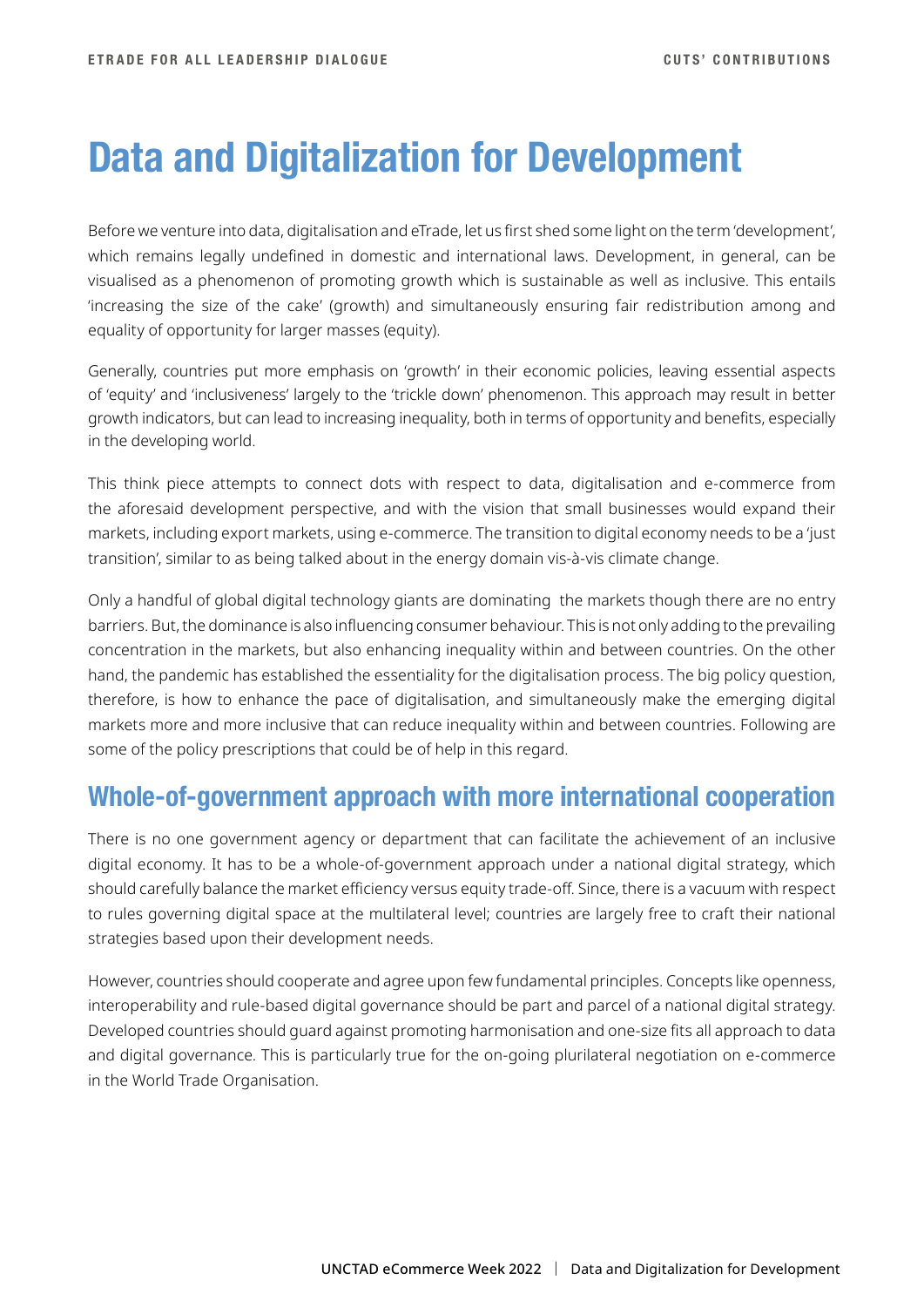#### **Regulation of data is an important tool**

Many countries are working on their digital strategy, where regulation of consumer's data is one of the key ingredients. Regulations promoting enhanced sharing of data by multiple firms, while the data protection/ privacy liability flowing with the data, can mitigate market power in few hands. Data portability and interoperability assumes importance in this regard.

Similarly, open models can retard the winner-takes-all phenomenon. For instance, the Unified Payment Interface in India seems to be working well in checking market power in the payment sector. India is also experimenting with an Open Network for Digital Commerce, in order to digitise the entire value chain, standardise operations, promote inclusion of suppliers, derive efficiency in logistics and enhance value for consumers.

#### **Guard against data localisation tendencies**

Taking cognisance of the fact that those countries which are dominating the digital ecosystem, namely the US and China, are also garnering more value gains in the global digital markets. Few countries tend to follow a data localisation policy in order to create globally competitive national champions. While it may be fine to promote national champions, it should not be at the cost of competition from both domestic and foreign players. In addition, such a policy can pose barriers to cross-border e-commerce and can balkanise internet.

### **Aggressive competition enforcement**

Aggressive enforcement of competition regime is necessary to deal with abuses of market power or dominance, with some novel approaches such as:

- Factoring in firm's control over 'data' and 'network effect' while determining market power or dominance.
- Determining the 'relevant market' narrowly in order to increase the probability of a firm being a dominant firm.
- Deeper scrutiny of mergers and acquisitions and adding 'deal value' as a parameter to determine the 'threshold' for mandatory merger review. If such threshold is defined on asset and turnover parameters, then digital mergers are likely to remain below such threshold as tech firms are mostly asset light. Furthermore, the merger review should take into account dynamism of markets, rather than sticking to the static market situation.
- Changing the way to determine the presence of 'entry barrier'. The barriers in attaining the critical mass of network effects should be the determining factor, and not mere creation of a platform. Achieving critical mass of network effects in order to sustain in the market is quite tough, particularly when the market tips in with only two to three players.
- Market practices like 'leveraging' and 'preferential treatment' need to be particularly dealt with aggressively.
- More importance needs to be given to vertical integrations in digital markets, which in traditional markets were not taken that seriously.